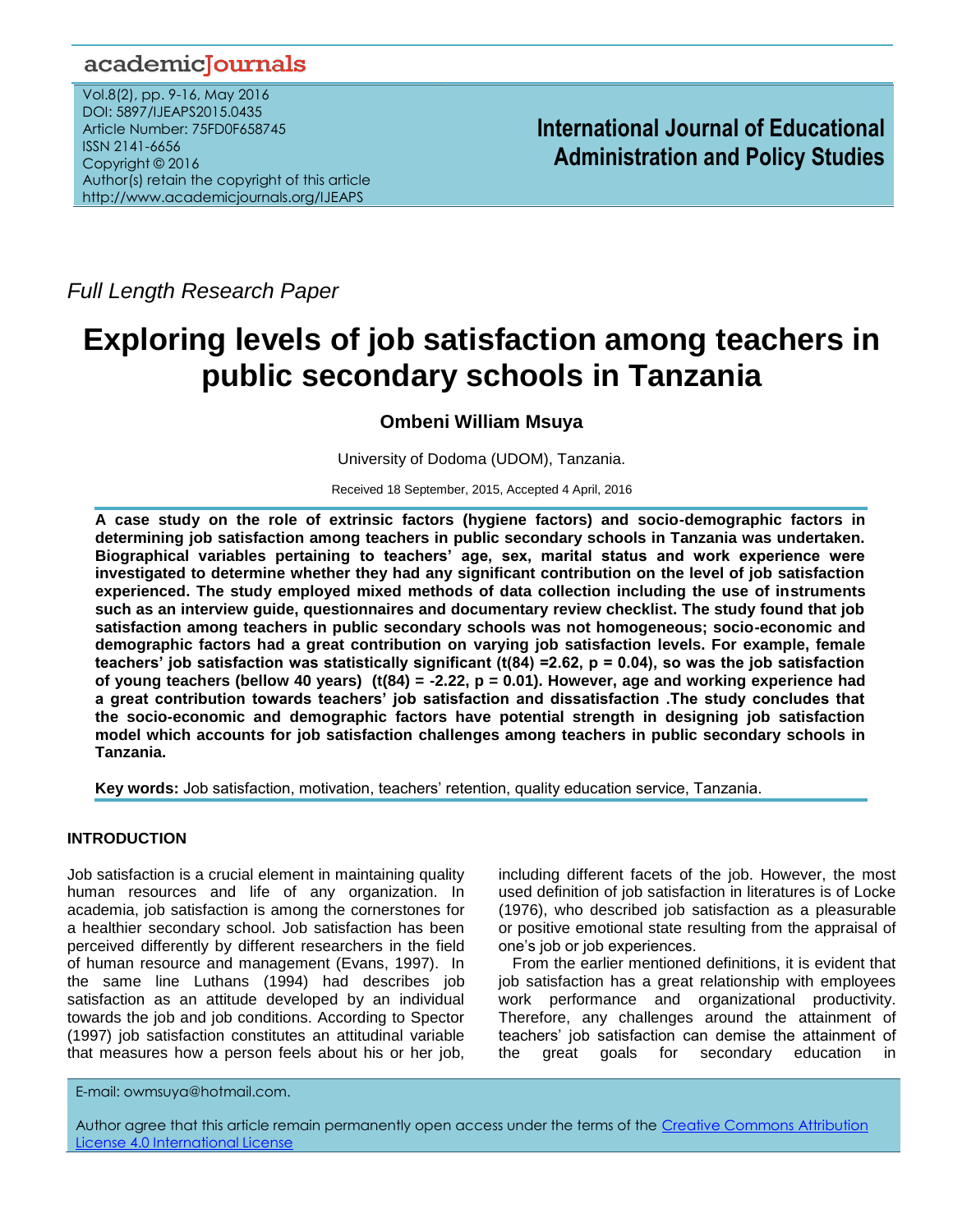Tanzania. Most schools need satisfied and motivated teachers who can work effectively and efficiently for the attainment of school goals and productivity (Noordin and Jusoff, 2009). Due to its relevance to the physical and mental well-being of the employees, as well as its implications for such job-related behaviors as productivity, absenteeism, turnover and employee relations, job satisfaction remains the most important topic today (Spector, 1997).

The goals of secondary education in Tanzania are to provide best knowledge, intuitive minds and basic foundations for higher education that will create a competent citizen who can suit for national development (URT, 2012). Due to the sensitive goals of secondary education, knowledge on cause of absenteeism, regular strikes, boycotting and divide loyalty among teachers in public secondary schools in Mwanga district is of paramount importance. Teachers' job satisfaction, commitment and retention are crucial for effective school management and academic performance (Smith, 2007).

Most studies (Wu and Short, 1996; Herzberg, 1959) suggest that teachers put more emphasis on intrinsic satisfiers: other studies suggest mix findings of intrinsic and extrinsic satisfiers as the best predictors of teachers" job satisfaction (Dvorak and Philips, 2001). Their intrinsic satisfaction comes from teaching activities, whereas extrinsic factors have been associated with teachers' satisfaction including salary, perceived support from supervisors and co-workers, schools' safety, and availability of school resources among others. However, in order to manage this study, the researcher studied only the extrinsic satisfiers (hygiene factors) and sociodemographic factors.

# **LITERATURE REVIEW**

Several studies of secondary education sector use different factors to measure job satisfaction of teachers. In the study of job satisfaction among teachers from kindergarten through 12th grade in the United States of America, it was found that teachers' job satisfaction can be contributed by both intrinsic and extrinsic factors (NCES, 1997). The intrinsic factors include salary, perceived support from administrators, school safety, and availability of school resources, among others (Bobbitt et al., 1994; Choy et al., 1993). On the other hand, a variety of extrinsic factors have been associated with teacher satisfaction, including salary, perceived support from administrators, school safety, and availability of school resources, among others (Bobbitt et al., 1994; Choy et al., 1993).

In the same line, some studies on teachers' job satisfaction from Pakistan have pay levels and other material benefits which are sufficient to meet basic human needs (food, housing, clothing, transport,

healthcare, education and training) as key to teachers' job satisfaction level (UNESCO, 2003). Furthermore, UNESCO report on the "Status of teachers in Pakistan", published in October 2003, points out that nontransparent appointment practices, politicization, poor management, lack of transport and security are amongst the major problems that are faced by teachers.

Moreover, some literatures have associated sociodemographic factors (sex, gender, age, education level and working experience) with teachers' job satisfaction. As observed by Salami (2001), there are general beliefs that employees" attitude and characteristics are influenced by sex and gender. It is therefore this attitude which can influence employees; commitment to work. In addition, Khan and Khan (2011) concludes that different personnel attributes like experience, income, age, marital status and education drastically influence employee's job satisfaction.

# **Need and significance of the study**

Teaching profession is facing problems related to teachers" job satisfaction in Tanzania. Teachers have been complaining on unfair promotion and favoritism from the educational officials as well ineffectiveness of Tanzania Teachers Union (TTU) (Sumra, 2005). There is a long time general perception that teachers in the Tanzanian government school are dissatisfied with their profession. Moreover most public secondary schools experiences teachers" absenteeism, a lack of professional achievement and involvement and burnout that can lead to the non-adaptation of students, in other words, truancy, negative attitudes towards schools, dropping out, behavioral disorders and so on (Sikorski, 1996). This was supported by Sumra (2005) who observed that many graduate teachers are not staying long in the teaching profession in Tanzania because of bad working and living conditions in public secondary schools. Most teachers opt for other paying jobs because teaching doesn"t pay them well (Ngimbudzi, 2009). In addition, to the present, there is no meticulous study of teachers" job satisfaction in public secondary schools in Tanzania to assess the levels of job satisfaction experienced by teachers. If the claim is true that the government school teachers are dissatisfied, what then is this dissatisfaction? In what aspects are they satisfied? Therefore, it was necessary to probe into this matter through a careful study.

# **Objectives of the study**

1. Exploring the level of job satisfaction among teachers working in public secondary schools in Tanzania.

2. Discovering factors contributing to job satisfaction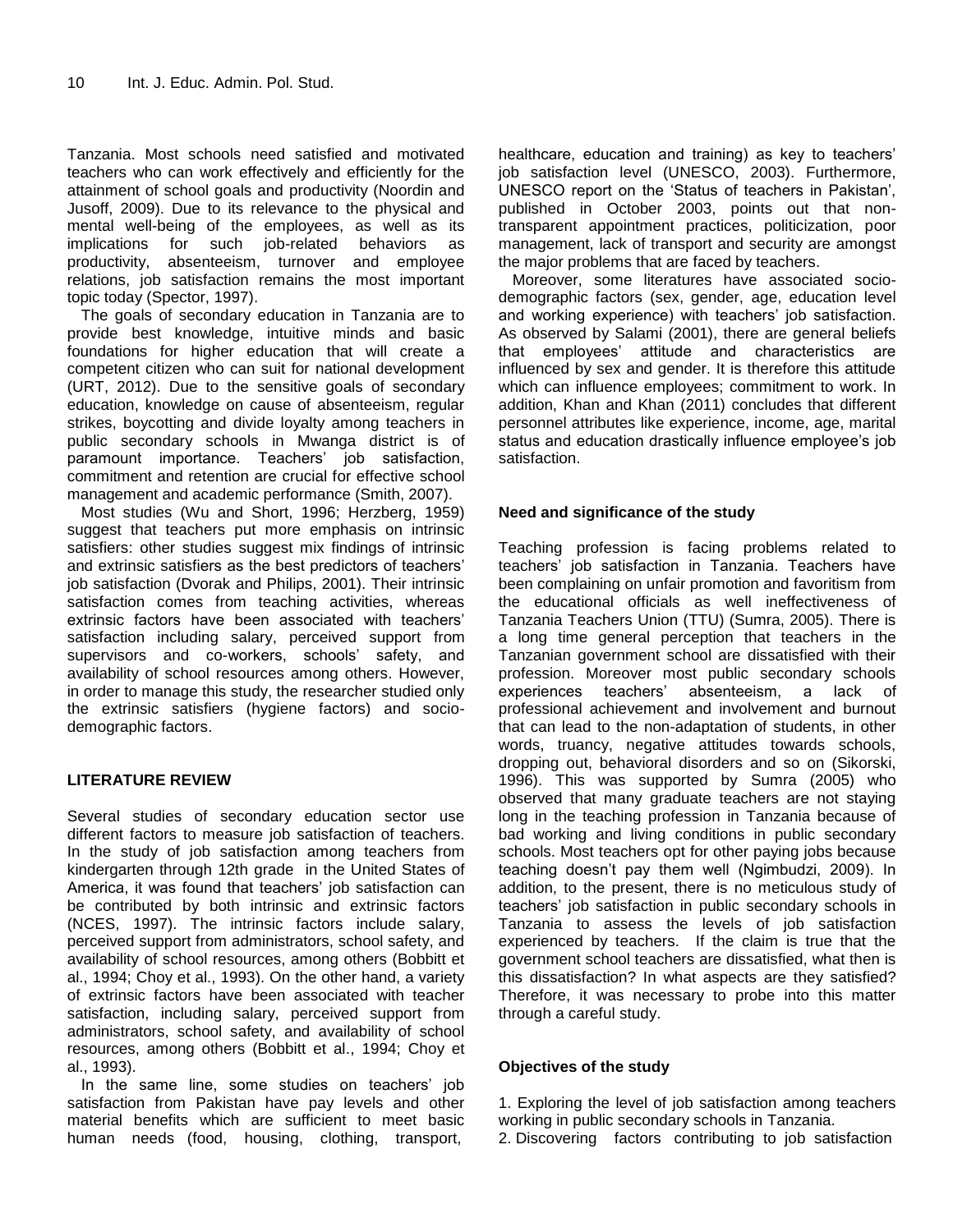#### among teachers; and

3. Determining job satisfaction differences by age, sex and working experience among teachers in public secondary schools in Tanzania.

#### **METHODOLOGY**

A case study design was used to allow the use of multiple methods which brought rich information for an in-depth understanding of the level of job satisfaction among teachers from these public secondary schools. A combination of data collection techniques such as questionnaire, semi-structured interviews, structured interviews and documentary review were used to collect data. A total of 86 participants were selected among teachers with different sex, age, marital status, educational level and work experience from Mwanga District, in Kilimanjaro Region. Data were gathered from both primary and secondary sources. The primary source data were generated through questionnaires (84) and interviews (10 people) from 6 teachers and 4 officials from District Education Office while the secondary source data were obtained from official documents like teachers" attendance registrar (books), disciplinary log books, letters for warning and job termination letters (indicate the names of documents) through documentary review checklist. Data collecting instruments were validated and tested for reliability. Official permission for data collection was sought from the District Executive Director as a relevant authority. Participants of this study were contacted for their consent and participants' names were kept anonymous.

# **FINDINGS AND DISCUSSION**

# **Level of job satisfaction among the teachers**

General Job satisfaction score of the respondents was between 4.12 and 3.65 average mean score on the 4 point Likert scale with standard deviation of 0.788. This indicates that the respondents were generally satisfied with their job. The individual mean on each statement in the measure indicated that the only statement that had a mean score greater than 4.00 was statement/question What can you say about your current job? (Table 1):

This indicates high job satisfaction in this particular district, which may require further studies in other public secondary schools in Tanzania before it can be generalized.

These findings are consistent with previous studies on general satisfaction (Chen and Sego, 1998; Hartmann and Bambacas, 2000) and contrary to Khalid et al. (2012) study who found out that teachers in private schools in Pakistan had more general job satisfaction than teachers in public schools. High job satisfaction in public schools may be contributed by the reliability for various working conditions. This study confirms the previous study by Kinaki (2000) and Zdayl (1990) which found a greater level of job satisfaction from "Job Security" for teachers in public schools compared to their counterparts in private

schools.

Moreover, this study indicates that teachers are satisfied with the social benefit (SB) dimensions of job. These dimensions include recognition for work accomplished, relationship with co-workers and job security. The findings are consistent with Herzberg's Two-Factor Theory in which recognition, responsibility and work itself are referred to as satisfiers and with Woods and Weasmer (2002) who claim that workers" job satisfaction is derived from collegial relationship (coworkers). However, these findings contradict this theory in that participants expressed satisfaction with co-workers and job security, which according to Herzberg's (1959) study, were regarded as dissatisfiers (Herzberg et al., 1959; Robbins and Judge, 2008).

Furthermore, research findings indicated that teachers were satisfied with the support from the management. These findings are consistent with the previous studies of Peggy and Bonnie (1994) and Wood (2008) on teachers" job satisfaction. Conversely, these results are inconsistent with Herzberg"s Two Factors Theory in which he argues that administration and supervision are sources of job dissatisfaction (Herzberg et al., 1959; Robbins and Judge, 2008). In this study, respondents indicated that they were happy with the support and care from the school administrators and immediate supervisors. It would be good to observe the consistency of these results if they were asked to indicate their satisfaction with other levels of administration other than the school administration.

# **Factors affecting job satisfaction among teachers in public secondary schools**

# *Job security*

Through informal and semi-structured interviews, the study revealed that teachers were comfortable with job which had high job security. Majority of the teachers were satisfied with job which was legally binding between the employer and the employees. Working in government owned secondary schools, for many teachers, had more meaning. Moreover, teachers were happy to work in public secondary schools due to high assurance of permanent and pensionable contracts.

# *Possibility for academic growth*

Majority of the teachers were happy working in public secondary schools due to the availability of academic career development scheme. Teachers were confident with the available scheme for funding academic works such as publications, in-service training and further academic studies. It was found out that, majority of the teachers were getting opportunities to be enrolled in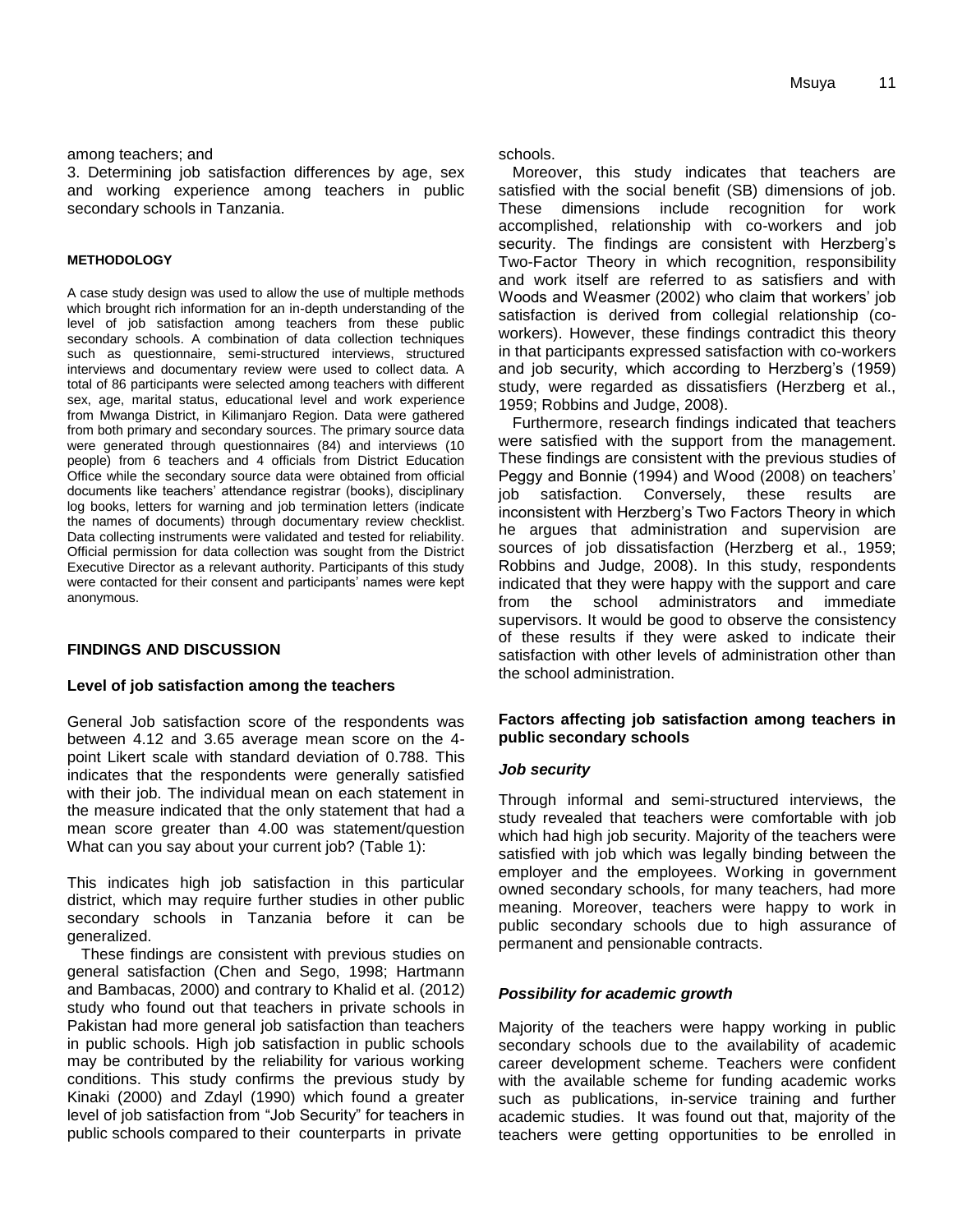Table 1. Teachers' job satisfaction scores.

| <b>Statement</b>                                                                                                  | <b>Mean scores</b> | <b>Standard deviation</b> |
|-------------------------------------------------------------------------------------------------------------------|--------------------|---------------------------|
| What can you say about your current job?                                                                          | 3.050              | 0.6993                    |
| What can you say about your salary?                                                                               | 2.783              | 1.1122                    |
| How can you assess the working conditions at this school?                                                         | 2.850              | 1.0222                    |
| What can you say about your work benefits (Health insurance, life insurance, etc)?                                | 3.150              | 1.1472                    |
| What is your perceptions regarding opportunities for promotion in your job?                                       | 3.733              | 0.9543                    |
| How can you rate the job security in your current job?                                                            | 3.483              | 1.2281                    |
| How can you assess your recognition for work accomplished?                                                        | 3.680              | 0.9828                    |
| How can you rate your relationship(s) with your supervisor(s)?                                                    | 3.733              | 3.883                     |
| What is your relationship with your fellow workers?                                                               | 3.883              | 3.733                     |
| What is your relationship with your subordinates (if applicable)                                                  | 3.267              | 3.267                     |
| How can you assess the support for in-service trainings and other upgrading seminars and<br>educational programs? | 3.366              | 3.400                     |
| How about the opportunity to utilize your skills and talents?                                                     | 3.417              | 3.417                     |
| How about the opportunity to learn new skills?                                                                    | 3.167              | 3.167                     |

N= 86; Source: Field Data, 2015: Analyzed through SPSS Version 17.0.

master"s degrees while others were joining short courses within the country and abroad. Moreover, teachers aged from 50 years and above lamented over-mistreatment from their immediate supervisors when they were asking for opportunities for further academic growth, or their supervisors were granting academic scholarships to their affiliates.

#### *Employee relations*

The findings showed that work relationship between employees themselves, and employees and their supervisors contributed to their job satisfaction and practices. The findings obtained through interviews revealed that teachers were happy working with supportive working mates and involving leaders. Moreover, job satisfaction of employees is positively contributed by whole-hearted relations, group solidarity, and status.

#### *Working conditions*

The findings showed that teachers in this particular district were not satisfied with the working conditions. Their dissatisfaction was also shown through the low standard deviation of 1.02 and the mean score of 2.8 from the statement in the questionnaire:

How can you assess the working conditions at this school?

Furthermore, teachers were complaining on the

unavailability or inadequate teaching and learning resources. The researcher witnessed teachers in most offices sharing the available office furniture. Some offices were lacking computers, printers and internet connections which are primary facilities for teachers to pursue their daily activities. The situation was also critical in classrooms where many students were seated outside while the lesson was on progress.

#### **Role of biographical and social factors on job satisfaction**

This study involved male and female secondary school teachers with different marital status, age and working experience (Table 2). A number of previous research evidences have stated that the socio-demographic factors may affect on job satisfaction (Bas and Ardicin, 2002; Yunki, 1999). This study had found sex, age, marital status and work experience as the main contributors of job satisfaction among teachers in secondary schools in Tanzania.

#### **Sex and job satisfaction**

Previous studies show how men and women experience opportunity structures in work organizations in unique ways (Fernández, 1993; Yunki, 1999). There were significant differences between male and female respondents with regard to job satisfaction facets in these schools. An independent t-test comparing the mean scores of the female and male respondents on job satisfaction facets found a significant difference between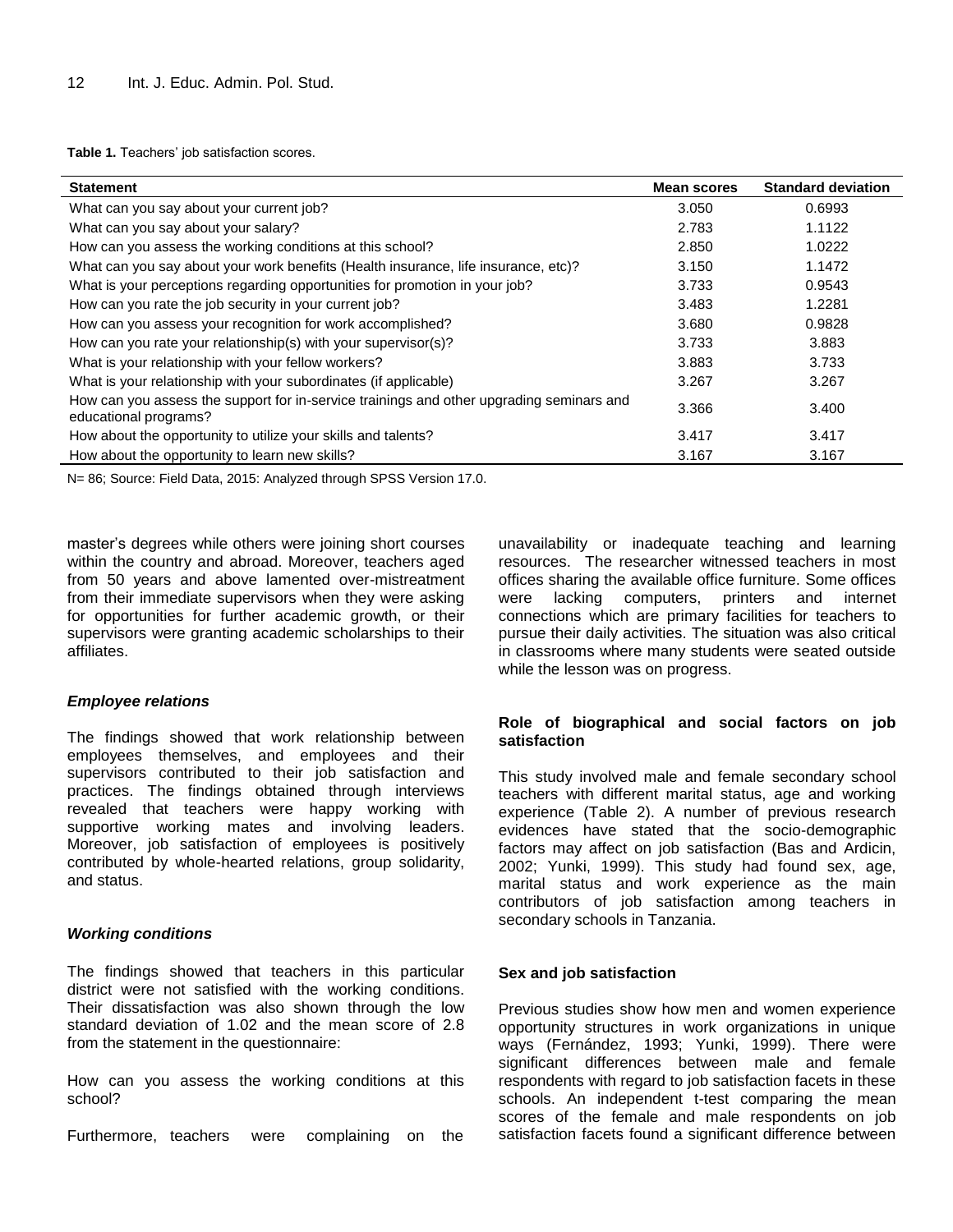| Variable               | Frequency<br>Percentage (%) |       |  |
|------------------------|-----------------------------|-------|--|
| Sex                    |                             |       |  |
| Male                   | 55                          | 63.95 |  |
| Female                 | 31                          | 36.05 |  |
| Total                  | 86                          | 100   |  |
| Age (Years)            |                             |       |  |
| < 40                   | 60                          | 69.77 |  |
| >41                    | 26                          | 30.23 |  |
| Total                  | 86                          | 100   |  |
| <b>Marital status</b>  |                             |       |  |
| Single                 | 51                          | 59.3  |  |
| Married                | 35                          | 40.7  |  |
| Total                  | 86                          | 100   |  |
| <b>Work experience</b> |                             |       |  |
| $~<$ 20                | 58                          | 67.44 |  |
| >21                    | 28                          | 32.56 |  |
| Total                  | 86                          | 100   |  |

**Table 2.** Frequency and percentage for sociodemographic characteristics of the respondents.

Source: Field data 2015.

the mean scores of two groups in working conditions and relationships with subordinates  $(t(84) = 2.62, p = 0.01)$ ,  $(t(84) = -2.29, p = 0.03)$  as shown in Table 3. The mean scores of females were significantly higher ( $m = 3.24$ , sd = 1.00) than those of males ( $m = 2.57$ , sd = 0.93). Also, the mean scores of females were higher ( $m = 3.68$ , sd = 1.21) than those of males (m =  $2.97$ , sd = 1.15) for the relationships with subordinates.

These findings indicate that females are tolerant and have good interpersonal relationships with their work mates. This is in line with some previous findings that showed subordinates tended to listen to dynamic and assertive female managers, who conducted themselves professionally, spoke with authority and confidence and based their communication on sound experience, good knowledge and up-to-date facts on matters of concern (Jonkheid and Mango, 2008).

#### **Marital status and job satisfaction**

The independent sample t-test was also computed to determine whether academic staff differed in their job satisfaction in relation to their marital status. The findings showed a statistically significant job satisfaction difference on working conditions between single and married teachers – (t(84) = 2.49,  $p = 0.04$ ). The mean of

teachers who were single was higher ( $m = 3.22$ , sd = 1.11) than that of married teachers (m =  $2.69$ , sd =  $0.94$ (Table 4). These findings might have been contributed by the socio-economic/responsibilities (taking care of the family) among the married teachers, which require steady job condition for meeting critical family responsibilities.

# **Age and job satisfaction**

The independent-sample t test comparing the young and aged teachers on job satisfaction facets was found statistically significant on promotion and job security -  $(t(84) = 2.22, p = 0.04), (t(84) = -2.64, p = 0.03)$ respectively (Table 5). The mean scores of young teachers (aged below 40 years) were significantly higher (m = 3.79, sd = 1.08) than those of older teachers  $(40+)$ years) ( $m = 3.65$ , sd = 0.91) on promotion. In contrast, older teachers' (41+ years) mean score (m =  $3.54$  sd = 1.23) was higher than that of young teachers (aged below 40 years) on job security–( $m = 3.31$ , sd = 1.23).

Job satisfaction due to promotion might have been contributed by a large sample of participants being young teachers (below 40 years) who were enthusiastic with promotions, while that due to job security by older teachers might have been contributed by their fear to confront new challenging job opportunities outside their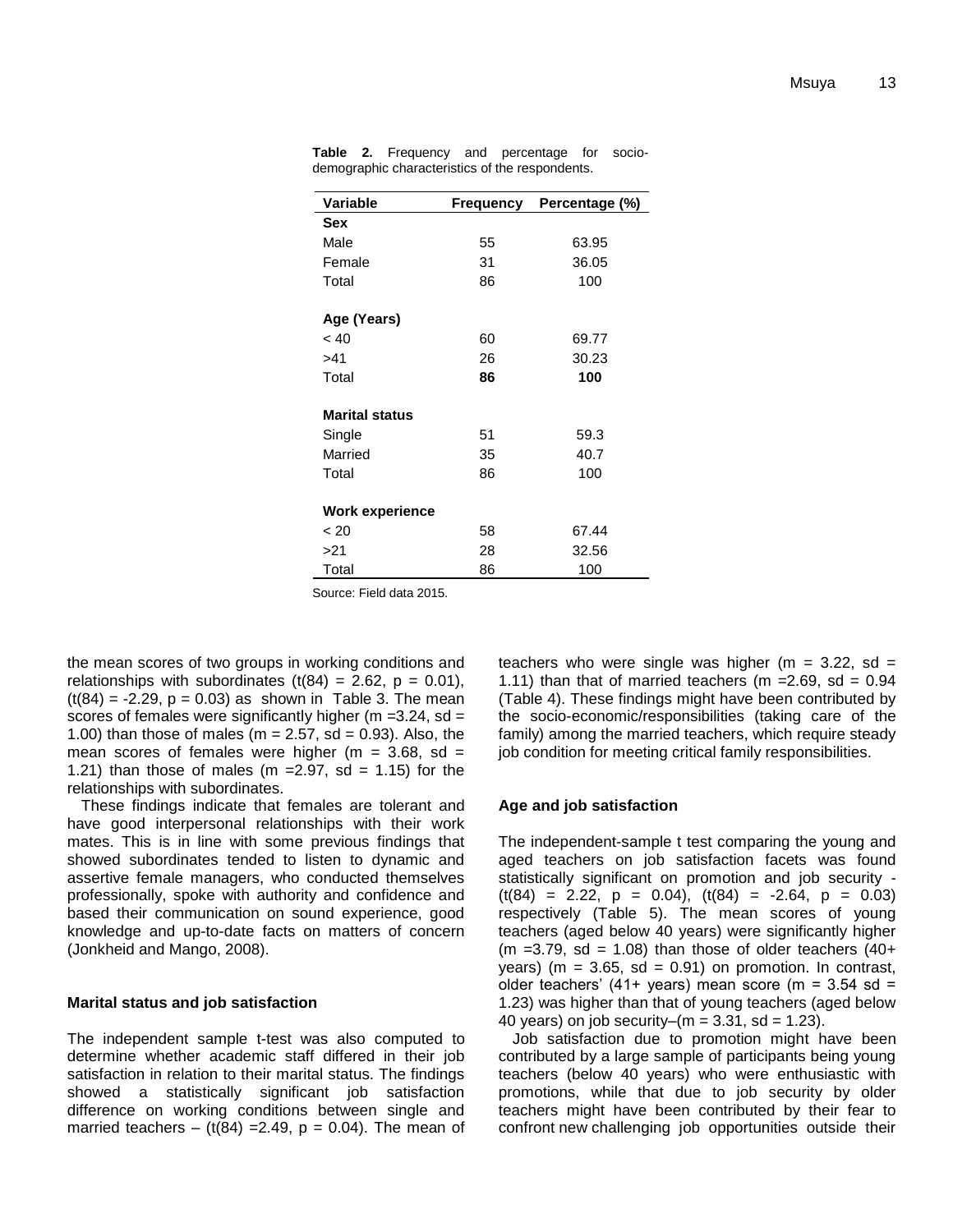**Table 3.** Comparison of male and female employees towards job satisfaction.

| Mean |        |         |                     |
|------|--------|---------|---------------------|
| Male | Female |         | <b>Significance</b> |
| 2.57 | 3.24   | 2.62    | 0.01                |
| 2.97 | 3.68   | $-2.29$ | 0.03                |
| 3.69 | 3.72   | $-.254$ | 0.82                |
| 2.97 | 2.9    | 0.508   | 0.48                |
| 3.46 | 3.41   | 0.968   | 0.45                |
|      |        |         |                     |

Source: Field data 2015.

**Table 4.** Comparison of marital status towards job satisfaction.

| Job satisfaction dimension      | Mean          |                |          |                     |
|---------------------------------|---------------|----------------|----------|---------------------|
|                                 | <b>Single</b> | <b>Married</b> |          | <b>Significance</b> |
| Working conditions              | 3.22          | 2.69           | 2.49     | 0.04                |
| Relationships with subordinates | 2.97          | 2.68           | $-0.69$  | 0.63                |
| Supervision                     | 3.69          | 3.72           | $-0.252$ | 0.82                |
| Opportunities for promotion     | 2.97          | 2.9            | 0.708    | 0.48                |
| Relationship with co-worker     | 3.46          | 3.41           | 0.768    | 0.45                |

Source: Field data 2015.

Table 5. Comparison of age (years) of employees' towards job satisfaction.

| Job satisfaction dimension      | Mean  |       |         |                     |
|---------------------------------|-------|-------|---------|---------------------|
|                                 | Young | Older |         | <b>Significance</b> |
| Job security                    | 3.31  | 3.54  | $-2.64$ | 0.03                |
| Relationships with subordinates | 2.37  | 2.68  | 0.329   | 0.63                |
| Supervision                     | 2.39  | 3.72  | 0.652   | 0.82                |
| Opportunities for promotion     | 3.79  | 3.54  | 2.22    | 0.04                |
| Relationship with co-worker     | 3.46  | 3.41  | 0.668   | 0.45                |

Source: Field data 2015.

familiar former employer in the era of free labor market ideology. These findings are consistent with previous studies (Griffin and Bateman, 1986; Mannheim et al., 1997) that report a positive relationship between age and job satisfaction in public secondary schools. Bateman and Strasser (1984) argue that older employees tend to be more satisfied and more committed to the organization due to the adjustment and investment processes. These findings are very important for school management to design the retention programs for each category of teachers.

#### **Work experience and job satisfaction**

Furthermore, the findings from independent-sample t test comparing teachers" working experience and job

satisfaction facets was statistically significant on inservice trainings and new skills  $(t(84) = 2.81, p = 0.04)$ ,  $(t(84) = -2.51, p = 0.05)$  as shown in Table 6. The mean score of teachers working for less than 20 years was significantly higher (m =  $3.45$ , sd = 1.15) than the mean score of teachers working for more than 21 years ( $m =$  $3.17$ , sd =  $0.94$ ) on in-service training facet, while the mean score for teachers working for more than 21 years was significantly higher ( $m = 3.33$  sd = 0.78) than that of teachers working for less than 20 years ( $m = 3.13$ , sd = 1.33) on new skills facet.

The contribution of in-service training facet on less experienced teachers  $(<$  or = 20 years) might be resulting from the need to be oriented and accustomed to organizational policy and practices. The more experienced teachers (21+ years) were satisfied with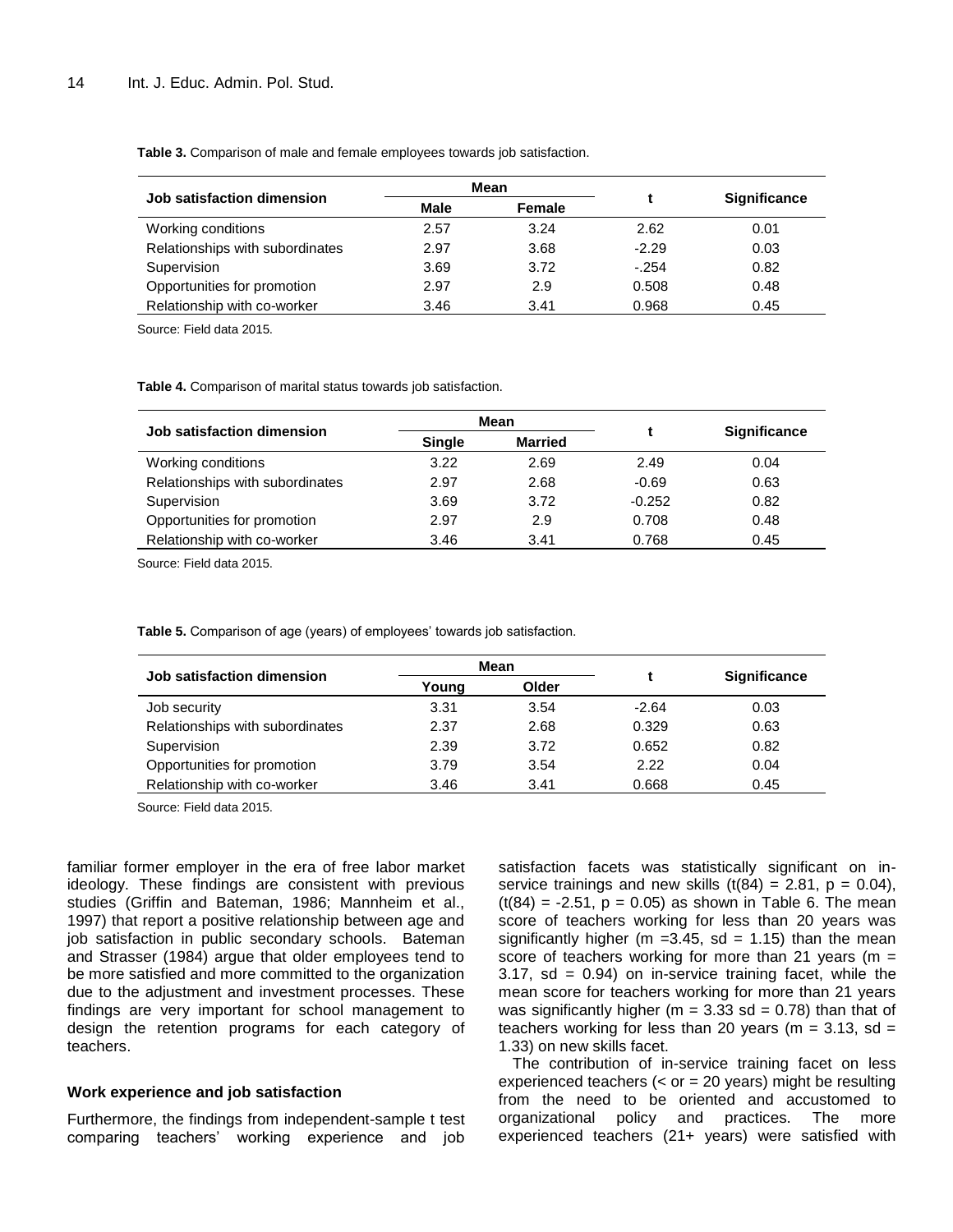Table 6. Comparison employees' work experience towards job satisfaction.

| Job satisfaction dimension      | Mean       |           |         |                     |
|---------------------------------|------------|-----------|---------|---------------------|
|                                 | < 20 Years | >21 Years |         | <b>Significance</b> |
| In-service training             | 3.45       | 3.17      | $-2.81$ | 0.04                |
| Relationships with subordinates | 2.37       | 2.68      | 0.329   | 0.73                |
| Supervision                     | 2.39       | 3.72      | 0.452   | 0.62                |
| Opportunities for promotion     | 3.79       | 3.54      | 0.722   | 0.54                |
| New skills                      | 3.13       | 3.33      | $-2.51$ | 0.05                |

Source: Field data 2015.

opportunities for new skills. These findings are in line with Ntambala (2011) who found that the introduction of new science and technology in teaching and learning stimulated the long experienced teachers to seek new knowledge.

#### **CONCLUSION AND RECOMMENDATIONS**

The findings of the present study have provided answers to all research questions and suggest that teachers in public secondary schools in Tanzania generally have higher job satisfaction. These findings complement the Herzberg"s (1959) two factor theory. The motivators and hygiene factors were confirmed to have great contribution on job satisfaction among teachers in public secondary schools in Tanzania.

The socio-demographic variables such as sex, age, marital status and working experience appear to represent antecedent conditions of the general job satisfaction in public secondary schools in Tanzania. These findings have practical implications for various levels of the school management. The teachers' job satisfaction aspects are not homogeneous; therefore, there is a need for the school management to use different management styles and motivational strategies to rise to the same level of teachers' job satisfaction for optimum organizational effectiveness.

Moreover, teachers" job satisfaction aspects in public secondary schools in Tanzania are not homogeneous; therefore, there is a need for educational officers and government to use different management styles and motivational strategies to maximize teachers' motivation.

This study was limited itself to teachers who are working in public secondary in Mwanga District in Kilimanjaro region; therefore, there is a need to conduct a comparative study on job satisfaction among teachers working in public and private secondary schools in Tanzania. The sample for the study should be increased to involve more teachers from public and private secondary schools in order to get rich data from different contexts and cultures.

#### **Conflict of interests**

The author has not declared any conflict of interests.

#### **REFERENCES**

- Bas T, Ardic K (2002). Impact of age on job satisfaction of Turkish academician. Degisi, 89-102. Proceedings of the 3rd International Conference on Management and Economics (ICME 2014).
- Bateman TS, Strasser S (1984). A longitudinal analysis of the antecedents of organizational commitment. Acad. Manage. J. 27:95- 112.
- Bobbitt SA, Leich MC, Whitener SD, Lynch HF (1994). Characteristics of Stayers, Movers, and Leavers: Results from the Teacher Follow-up Survey. Washington, DC: U.S. Department of Education, Office of Educational Research and Improvement, National Center for Education Statistics, NCES. pp. 94-337
- Chen X-P, Hui C, Sego DJ (1998). The role of organizational citizenship behavior in turnover: Conceptualization and preliminary tests of key hypotheses. J. Appl. Psychol. 83(6):922-931.
- Choy SP, Bobbitt SA, Henke RR, Medrich EA, Horn LJ, Lieberman J (1993). America"s Teachers: Profile of a Profession. Washington, DC: U.S. Department of Education, Office of Educational Research and Improvement, National Center for Education Statistics, NCES 93-025.
- Dvorak J, Philips KD (2001). Job satisfaction of high school journalism educators, paper presented at the Annual Meeting of the Association for Education in Journalism and Mass Communication.
- Evans L (1997). Addressing problems of conceptualization and construct validity in researching teachers" job satisfaction. Educ. Res. 39(3):319-331.
- Fernández AM (1993). La mujer de la ilusión: Pactos y contratos entre hombresy mujeres [The woman of the illusion: covenants and contractors between men and women]. Buenos Aires: Paidós
- Griffin L, Bateman TS (1986). Job satisfaction and organizational commitment. In C. L. Cooper & I. Robertson (Eds.), International review of industrial and organizational psychology (). New York: Wiley. pp. 157-188
- Hartmann LC, Bambacas M (2000). Organizational commitment: A multi method scale analysis and test of effects. Int. J. Organ. Anal. 8(1):89- 108.
- Herzberg F, Mausner B, Snyderman B (1959). Motivation to Work. New York: John Wiley& Sons.
- Khalid S, Irshad MZ, Mahmood B (2012). Job Satisfaction among Academic Staff: A Comparative Analysis between Public and Private Sector Universities of Punjab, Pakistan. Int. J. Bus. Manage. 7(1).
- Khan AS, Khan AN (2011). Investigating the demographic impacts on the job satisfaction of district officers in the province of K.P.K, Pakistan. Int. Res. J. Manage. Bus. Stud. 1(3):068-075.
- Kinaki G (2000). The job Satisfaction of Teachers Working in Public and Private Schools. Unpublished MBA thesis. Istanbul University. Istanbul.